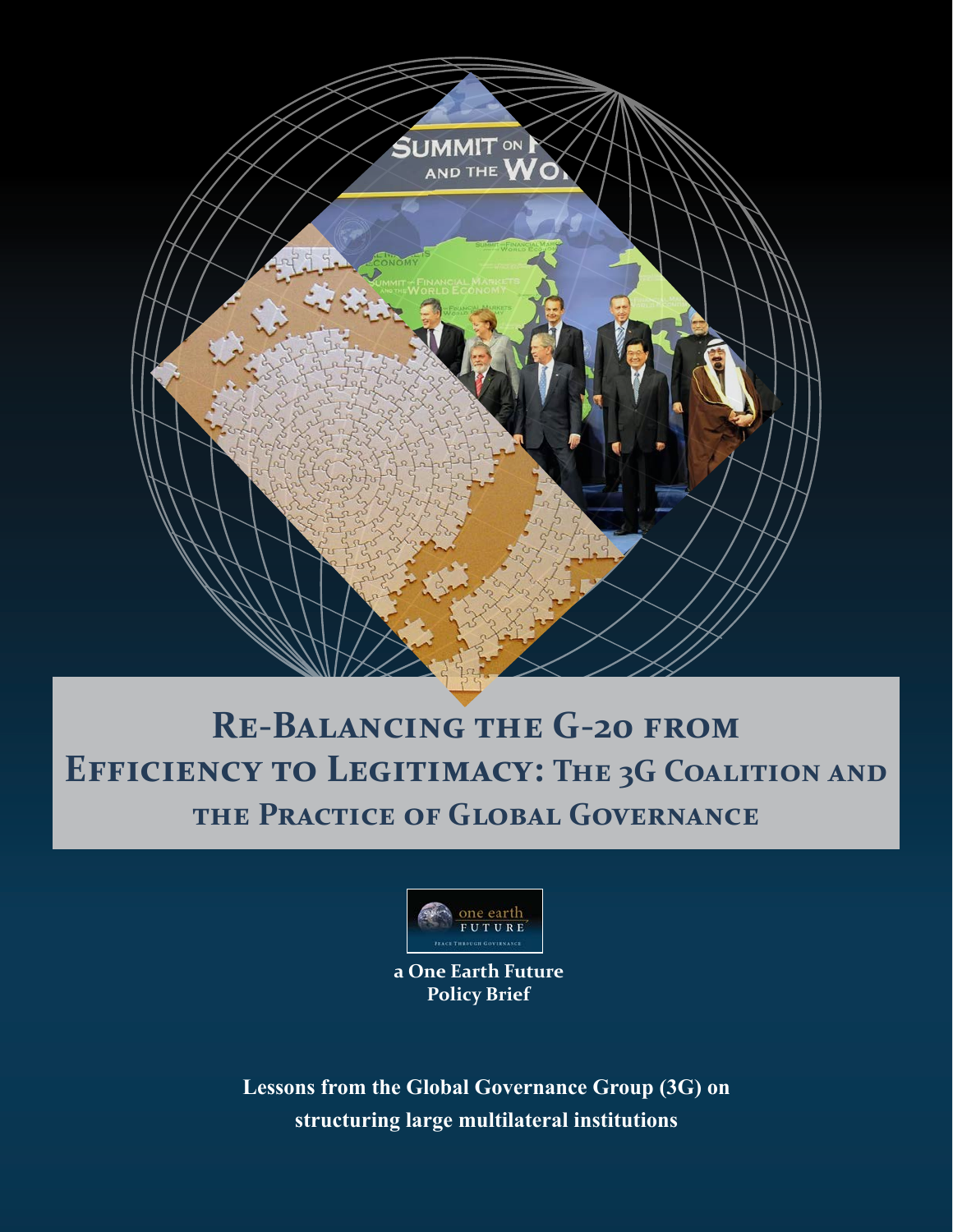# **Re-Balancing the G-20 from Efficiency to Legitimacy: The 3G Coalition and the Practice of Global Governance**

### **BACKGROUND**

Research by Professors Andrew F. Cooper and Bessma Momani published in Global Governance focused on the evolution and impact of the Global Governance Group as a mechanism for linking G-20 and non-G-20 states and enhancing the legitimacy and potential effectiveness of the G-20 on the global stage. This research provides valuable insights on questions of how the workings of international institutions can be improved and also on how small states can gain influence in these institutions both symbolically and instrumentally.



ORIGINAL ARTICLE PUBLISHED in *[Global Governance](https://www.rienner.com/title/Global_Governance_A_Review_of_Multilateralism_and_International_Organizations)*

The OEF policy brief series provides distillations of research lessons into practical recommendations for policy and practice.

*[oneearthfuture.org](http://oneearthfuture.org)*

*Cover: Cumbre de Washington" by Presidencia de la Nación Argentina on Wikipedia; "Puzzle Krypt-2" by Schlurcher on Wikipedia*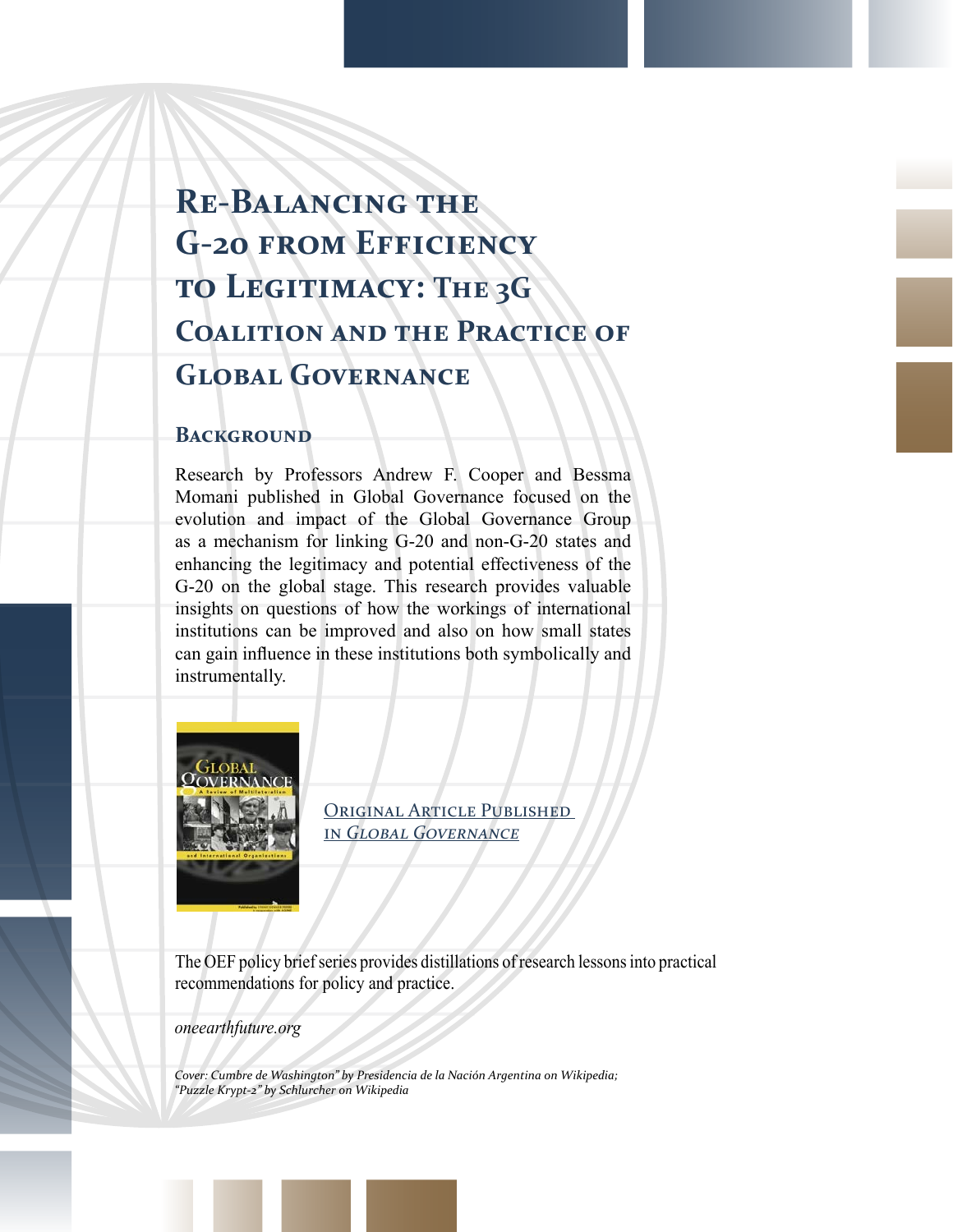### **Research Summary**

Professors Andrew F. Cooper and Bessma Momani examine the role of small states in informal institutions vital to the advance of global governance. Their point of entry is an examination of the G-20, a self-selective but central group of 20 world economies which was elevated from a forum of financial ministers and central bankers created at the time of the Asian Crisis in 1999 to a leaders' summit as a response to the global financial crisis that hit in 2008. The G-20 took a leading role when it became clear that existing institutions, including the International Monetary Fund, the G8, and the UN, "could not coordinate an effective response to the crisis." Although the G-20 is widely hailed as having helped to stabilize the global economy, concerns over its lack of oversight and participation from the wider international community "elicited a strong counterresponse from the states left out of the G-20." While efficiency was paramount in the early days of the crisis, legitimacy came to be a more pressing concern for small states that were excluded from this decision-making forum.



*Vanu Gopala Menon - United Nations multimedia*

In response to the shift in emphasis toward greater legitimacy, Ambassador Vanu Gopala Menon, Permanent Representative of Singapore to the UN, offered a way to respond to the exclusion of most of the world's countries. According to the authors, "rather than simply accepting, rejecting or ignoring the G-20 process [Menon] sought to build a more equitable relationship between G-20 and non-G-20 countries." The new group he helped to establish was called the Global Governance Group (3G). Its aims are threefold:

- 1. to confer greater legitimacy to the G-20 process;
- 2. to act as a bridge linking the G-20 and UN membership; and
- 3. to ensure that the G-20 hears the voices of non-members.

The 3G provides legitimacy by acting "as a forum that allows the G-20 to respond to the concerns of nonmembers without, notably, requiring significant changes to current institutional arrangements." Consequently, the 3G was able to push some of its goals for inclusivity. For example, it adopted the idea of "variable geometry," meaning that the G-20 would invite countries to participate in discussions that directly affected them or when their insights would be helpful for creative problem solving. Finally, the authors find that by "engaging in a reconfigured form of informal multilateralism…the 3G has been and is capable of shaping the global agenda with respect to the G-20 in a way that is both more inclusive and more connected with existing institutions, especially the United Nations."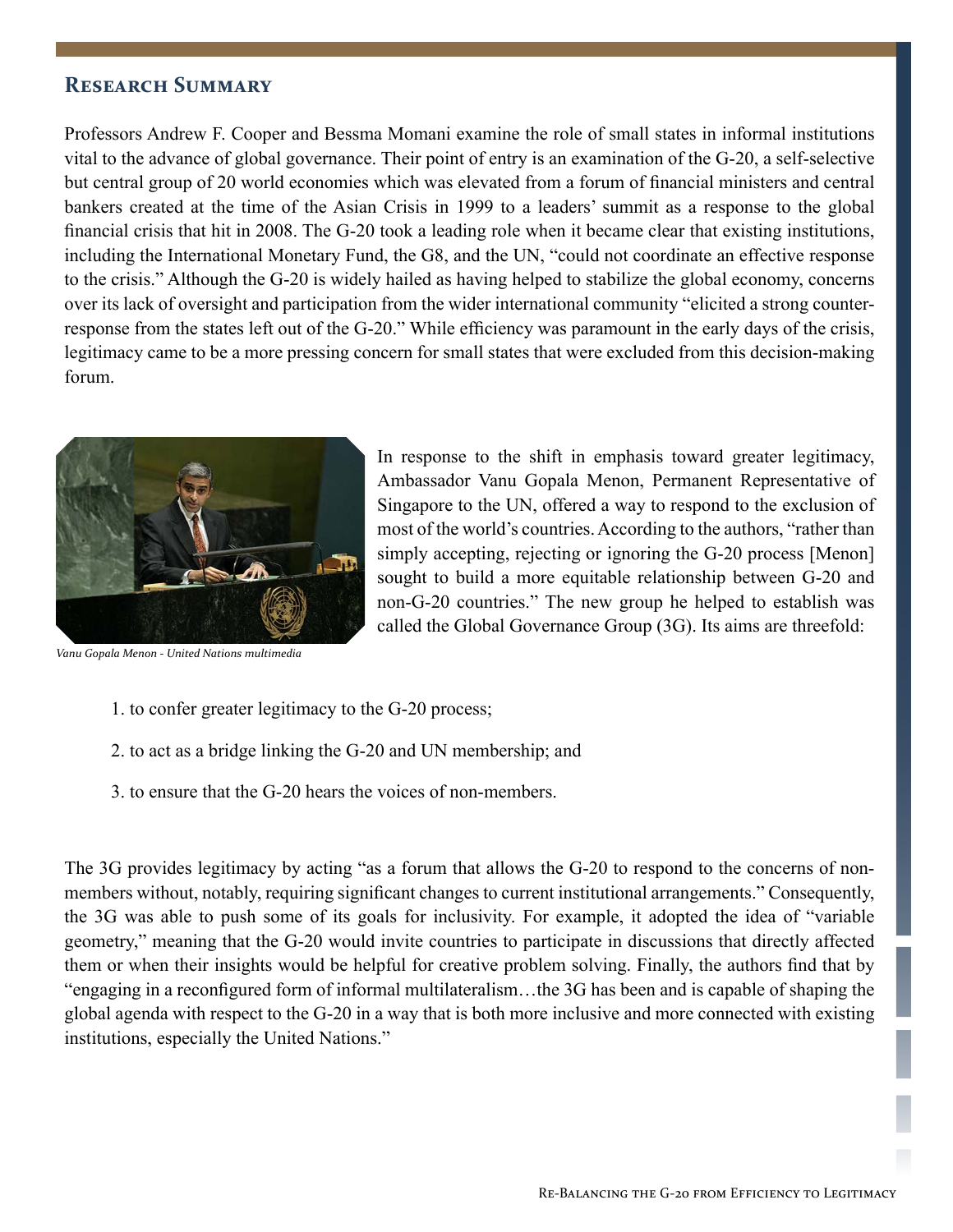### **Policy Implications of Research**

*New informal groups such as the 3G, made up of coalitions of small states, signal a shift, however subtle, in global governance*. 3G shifted from a "tight club to a loose network of states. Instead of the centralization that appeared to be the mode of operation from the outset, one of the major impacts of the 3G was in recalibrating the image of the summit process to a far more decentralized model in a multi-functioning environment." Such decentralized and looser models may generate less resentment from the wider international community than more CONFRONTATIONAL tightly defined and constrained groups.



In times of crisis, the ability of large/powerful states to coordinate and execute policy may be necessary in order to quickly respond to developing crises. However, the experience of the 3G suggests that *over the long term, the inclusion of small state coalitions provides necessary legitimacy to organizations.*

"Despite the inclusion of BRIC countries (Brazil, Russia, India, and China) as members, the impression that the G-20 was a group of powerful countries that formulated and imposed rules on all others persisted largely as a result of the overrepresentation of European countries as members."

*For states that feel excluded from international processes, the best approach for influencing the system may be via engagement rather than confrontation.* By focusing on solving the perceived issues with the G-20 and assisting with the execution of the G-20's collective goals, Singapore and the 3G were able to have a significant impact on the G-20.

"By then taking the high road…the 3G became an agent for solutions, especially with respect to legitimacy of the G-20 process."

*In addition to the cooperative approach, the experience of the 3G suggests that there is significant utility in framing the engagement in technical and procedural terms rather than political ones.* The 3G's focus on an "innovative and pragmatic approach" that emphasized providing solutions to the G-20's legitimacy challenges appears to have been a key element supporting the impact of the 3G.